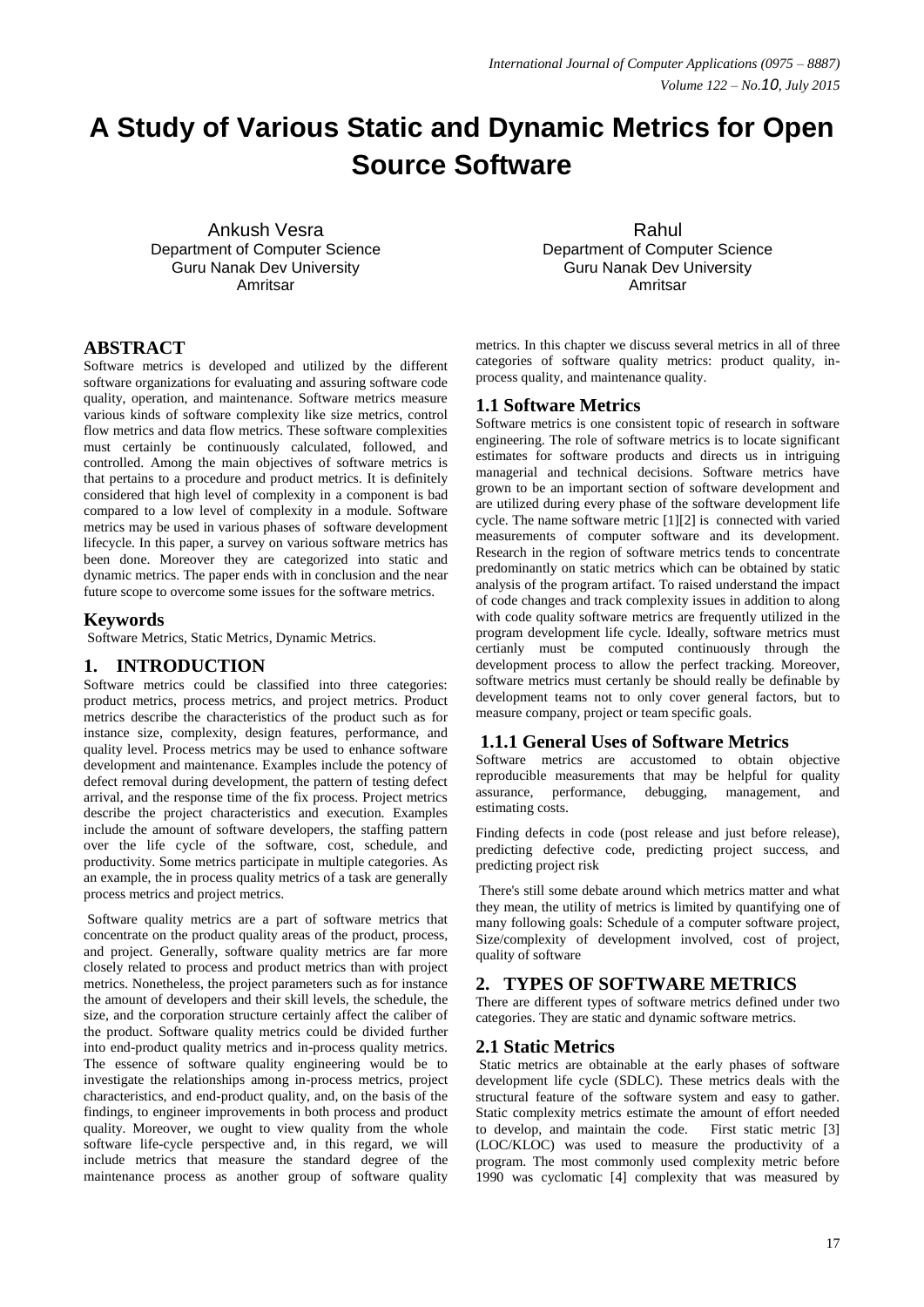McCabe. He uses the flow graph and some mathematical equations to compute software complexity. This metric was used in code development risk analysis, change risk analysis in maintenance and in test planning.

**Table 1. Static Metric**

| Serial | Static         | <b>Description</b>                                                     |
|--------|----------------|------------------------------------------------------------------------|
| No     | Software       |                                                                        |
|        | Metric         |                                                                        |
| 1      | AHF            | This metric is used to measure<br>the invisibilities of attributes in  |
|        |                | The<br>attributed<br>classes.                                          |
|        |                | invisibility is defined as<br>the                                      |
|        |                | percentage of the total classes                                        |
|        |                | from which the attribute is not                                        |
|        |                | visible.                                                               |
| 2      | AIF            | Attribute inheritance factor                                           |
| 3      | <b>AVPATHS</b> | Average Depth of Paths<br><i>is</i>                                    |
|        |                | calculated by counting<br>the                                          |
|        |                | number and size of all paths                                           |
|        |                | from all<br>methods, and then                                          |
|        |                | dividing that number by the                                            |
|        |                | number of methods which had<br>other method calls. In other            |
|        |                | words, the average depth of                                            |
|        |                | paths from methods that have                                           |
|        |                | path at all.                                                           |
| 4      | <b>ACLOC</b>   | Average lines per class: This                                          |
|        |                | metric gives the average Class                                         |
|        |                | size in terms of LOC.                                                  |
| 5      | <b>AMLOC</b>   | Average lines per method: This                                         |
|        |                | metric gives the average Method                                        |
|        |                | size in terms of LOC.                                                  |
| 6      | <b>PDIT</b>    | Depth of Inheritance tree: The                                         |
|        |                | Depth of Inheritance Tree for a                                        |
|        |                | Project is the deepest<br>or<br>maximum of all inheritance trees       |
|        |                | within the project                                                     |
| 7      | LOC            | Lines of code: Number of Lines                                         |
|        |                | in the project, including source,                                      |
|        |                | whitespace and comments.                                               |
| 8      | MHF            | Method Hiding Factor is one of                                         |
|        |                | the important metrics of object                                        |
|        |                | oriented programming that is                                           |
|        |                | calculated by<br>summing<br>the                                        |
|        |                | visibility of each method in                                           |
|        |                | respect to the other classes in the<br>project. It is used to measures |
|        |                | the invisibilities of methods in                                       |
|        |                | classes. The invisibility of a                                         |
|        |                | method is the percentage of the                                        |
|        |                | from which<br>total<br>classes<br>the                                  |
|        |                | method is not visible.                                                 |
| 9      | MIF            | Method inheritance factor<br>[5]                                       |
|        |                | gives the information about the                                        |
|        |                | impact of inheritance in your file                                     |
|        |                | or program. It is calculate as<br>ratio of inherited methods to the    |
|        |                | total number of methods                                                |
| 10     | <b>NCLASS</b>  | It is another static metrics that                                      |
|        |                | count the number of classes in a                                       |
|        |                | program.                                                               |
| 11     | SEIMI          | SEI Maintainability Index is one                                       |
|        |                | of the important measures<br>οf                                        |
|        |                | maintenance.<br><b>SEIMI</b><br>is<br>a                                |
|        |                | measure of the maintainability                                         |

|    |             | of the project, as described by<br>the Software Engineering<br>Institute                                                                                                                                                                 |
|----|-------------|------------------------------------------------------------------------------------------------------------------------------------------------------------------------------------------------------------------------------------------|
| 12 | <b>SLOC</b> | Source lines of Code are an<br>important measure of source line<br>of code. Counting lines is used<br>for estimating the amount of<br>upholding or maintenance<br>required and it can be used to<br>normalize other software<br>metrics. |

## **2.2 Dynamic Metric**

Dynamic metrics are accessible at the late stage of the software development life cycle (SDLC). These metrics capture the dynamic behavior of the system and very hard to obtain and obtained from traces of code. Dynamic metrics are derived from an analysis of code while it is executing. Software metrics for the qualitative and quantitative assessment is the combination of static and dynamic metrics for software's [6]. They provide an indication of what calls are actually taking place, the number of statements executed and what paths are being executed. Since software maintainability is an important attribute of software quality, accurate prediction of it can help to improve overall software quality[7]. Dynamic metrics include both complexity measures and measures useful in reliability modeling. Dynamic metric values are dependent on the input or test data with which system software is run.

**Table 2. Dynamic Metrics**

| <b>Serial</b><br>No. | <b>Dynamic</b><br><b>Metric</b> | <b>Description</b>                                                                                                                         |
|----------------------|---------------------------------|--------------------------------------------------------------------------------------------------------------------------------------------|
|                      | <b>Bug Counting</b>             | flaw in a computer<br>error.<br>program that causes it to produce<br>an incorrect or unexpected result,<br>or to behave in unintended ways |
|                      | Halstead<br>complexity          | identify measurable properties of<br>software, and the relations between<br>them                                                           |
| 3                    | function point                  | It is a unit of measurement to<br>express the amount of business<br>functionality an information system<br>provides to a user              |
| 4                    | Cyclomatic<br>complexity        | Indicate the complexity of a<br>program                                                                                                    |

# **3. LITERATURE SURVEY**

Mertoguno, J. S. et al. [8] deal with the look and modeling of a neuro-expert (NE) system for the prediction of software metrics. The NE includes two neural networks and a specialist system with fuzzy reasoning is to be able to achieve a much better evaluation of software metrics. More specifically, the significance of using both neural networks and a specialist system is to mix the adaptive nature of neural networks on different sets of data, with the high-level reasoning supplied by the expert system, for a much better overall evaluation. In this paper the very first stage modeling of the NE system is presented.

Gray, Andrew R., and Stephen G. MacDonell [9] examined the implications of using these methods and provides some recommendations concerning when they might be an appropriate. The utilization of regression analysis to derive predictive equations for software metrics has recently been complemented by increasing variety of studies using nontraditional methods, such as for example neural networks, fuzzy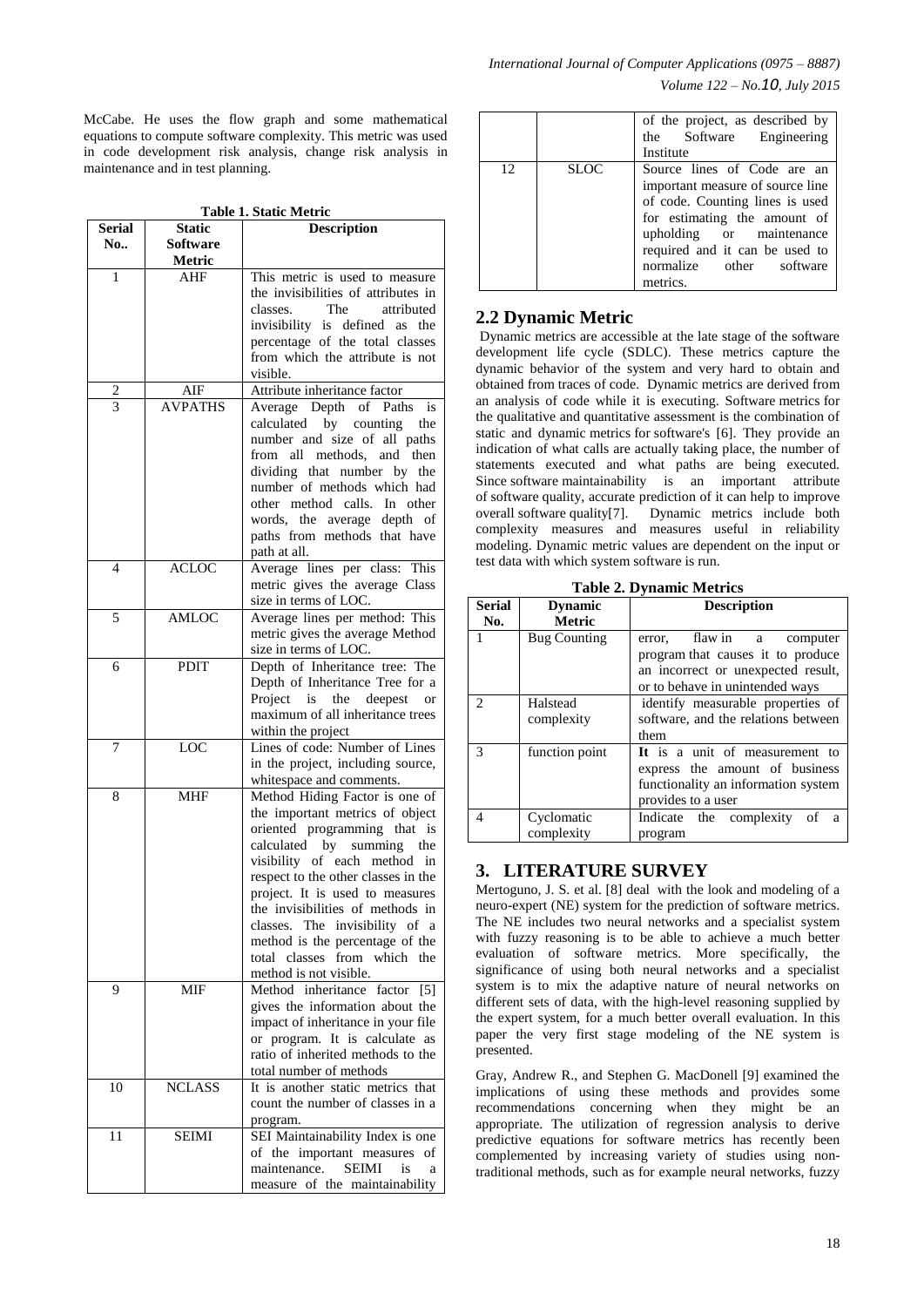logic models, case-based reasoning systems, and regression trees.There's also had been an increasing degree of sophistication in the regression-based techniques used, including robust regression methods, factor analysis, and more efficient and better validation procedures. A contrast of the different techniques can also be made when it comes with regards to their modelling capabilities with specific mention of the software metrics.

Subramanian, Girish, and William Corbin [10] centered on analyzing certain software metrics in a object-oriented (OO) environment. The metrics collected and analyzed includes size,quantity of message (NOM) sends, reuse, inherited methods, and hierarchical nesting level. The website used could be the factory systems department of a big sizable manufacturing company. This department uses SmallTalk whilst because the OO programming language to implement the OO design paradigm. Using automated tools developed in SmallTalk, these metrics were collected from three domain applications comprising 600 classes. Four propositions are empirically tested and the outcomes provided in this study.

Olague, Hector M. et al. [11] explored the power of those three metrics suites to predict fault-prone classes using defect data for six versions of Rhino, an open-source implementation of JavaScript written in Java. They figured the CK and QMOOD suites contain similar components and produce statistical models which can be effective in detecting error-prone classes. In addition they conclude that the class components in the MOOD metrics suite are negative class fault-proneness predictors. Analyzing multivariate binary logistic regression models across six Rhino versions indicates these models might be useful in assessing quality in OO classes produced using modern highly iterative or agile software development processes.

Shatnawi, Raed, and Wei Li [12] examined three releases of the Eclipse project and discovered that however while some others metrics can still predict class error proneness in three errorseverity categories, the accuracy of the prediction decreased from release to release. Furthermore, they discovered that the prediction can't be used to construct a metrics model to recognize error-prone classes with acceptable accuracy. These findings claim that as something evolves, the utilization of some commonly used metrics to recognize which classes are far more susceptible to errors becomes increasingly difficult and they need to seek alternative methods (to the metric-prediction models)to discover error-prone classes should they want high accuracy.

Honglei et al. [13] gave , software metrics definition and the real history of and the types of software metrics were overviewed. Software complexity measuring may be the important constituent of software metrics and it's concerning the price of software development and maintenance. To be able to improve the software quality and the project controllability, It's necessary to manage the software complexity by measuring the related aspects. This paper respectively expounds McCabe methods and C&K metric method for types of complexity metrics.

Mohsin, Shaikh, and Zeeshan Kaleem [14] suggested an approach which explores effective code comprehension by combining Software metrics and technique called Program Slicing. Program slicing is static program analysis process for code automation which could develop efficient measures for coupling, cohesion, complexity. Such novel design of software metrics with analytical approach can insure reliable development of software system.

Catal, Cagatay et al. 15[] centered on case studies of five public NASA datasets and details the construction of Naive Bayesbased software fault prediction models both before and after applying the proposed noise detection algorithm. Experimental results show this noise detection approach is quite effective for detecting the class noise and that the performance of fault predictors utilizing a Naive Bayes algorithm with a logNum filter improves if the class labels of identified noisy modules are corrected.

Takai, Yasunari et al. [16] centered on latent faults detected by static analysis techniques. The coding checker is popular|to locate coding standards violations which are strongly associated with latent faults. In this paper, they proposed new software metrics centered on coding standards violations to fully capture latent faults in a development. They analyzed two open source projects by utilizing proposed metrics and discuss the effectiveness.

Debbarma, Mrinal Kanti et al. [17] discussed the different metrics and comparison between both static and dynamic metrics. They tried to judge and analyze different aspects of software static and dynamic metrics in regression testing that provides of estimating the time and effort required for testing.

Suresh, Yeresime et al. [18] evaluated software like ATM using available subset of metrics from traditional and object-oriented methodology. The standard metrics such as for instance cyclomatic complexity, size and comment percentage are accustomed to compute the software complexity. This paper also analyses a popular subset of object-oriented metrics like the Chidamber and Kemerer metric suite to compute the system reliability. The metric values are evaluated for a actual life application, which supports us to understand the complexity and the reliability of the ATM software.

Ors, Kilyen Attila, and Barabas Laszlo [19] presented an interpreter framework created for measuring static and dynamic characteristics of a Scade model. Though some of the software metrics have grown to be industrial standards in software development and for popular languages there's an assortment of software measurement tools, for Scade you will find no such tools. The main achievement is they developed an interpreter for metrics, and they provided quick access for the information gained from these measurements. Additionally they implemented a few of the canonical software metrics like Cyclomatic complexity and Halstead's Software Science.

Singh, Pradeep Kumar, and Om Prakash Sangwan [20] emphasized on a new framework to gain access to the Aspect Oriented Software's (AOS) using software metrics. Software metrics for the qualitative and quantitative assessment may be the combination of static and dynamic metrics for software's. It is located from the literature survey that till date most the framework only considered the static metrics based assessment for aspect oriented software's. Within their work they've mainly considered the set of static metrics along side dynamic software metrics specific to AspectJ. This framework may give a new research direction while predicting the software attributes because earlier dynamic metrics were neglected while evaluating the standard attributes like maintainability, reliability, understandability for AO software's. Centered on basic fundamentals of software engineering dynamic metrics are equally important as well as static metrics for software analysis. An identical concept is borrowed to use on aspect oriented software development by the addition of dynamic software metrics. Presently they've only proposed a construction and model using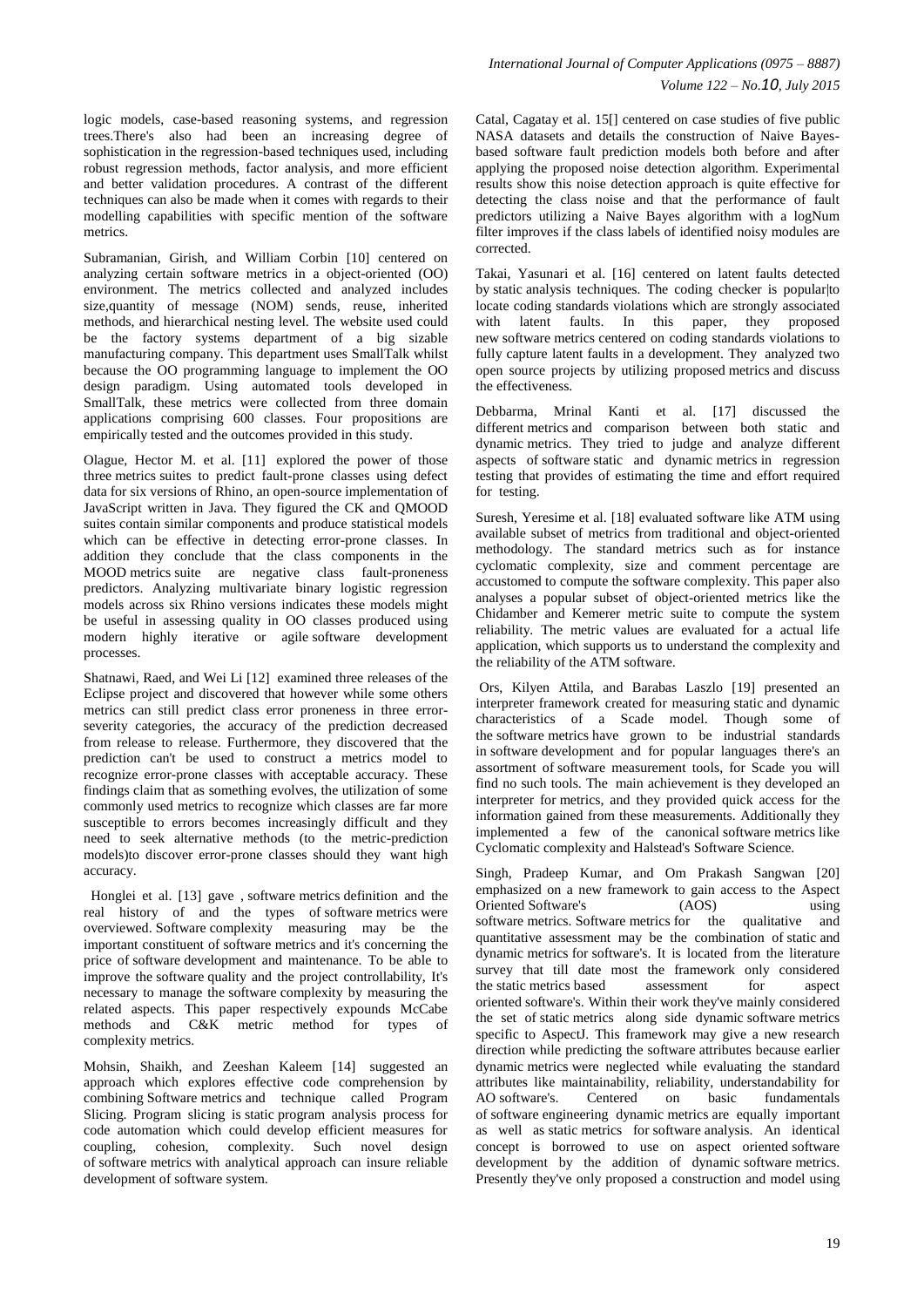the static and dynamic metrics for the assessment of aspect oriented system but nonetheless the proposed approach have to be validated.

Yadav, Harikesh Bahadur, and Dilip Kumar Yadav [21] proposed a fuzzy logic based model for predicting software defect density indicator at each phase of the SDLC. The predicted defects of twenty different software projects are observed very close to the particular defects detected during testing. The predicted defect density indicators are very useful to analyze the defect severity in various artifacts of SDLC of a software project.

Yadav, Harikesh Bahadur, and Dilip Kumar Yadav [22] discussed that the quantity of the program defect prediction model using software metrics has been proposed in last two decades. However, predicting software defect by taking all the software metrics (traditional, object oriented and process) is computationally complex. Therefore, an intelligent choice of metrics plays an important role in improving the program quality. In the first phases of the program development life cycle, software metrics are related to uncertainty and could be assessed in linguistic terms. Construction of membership function is essential because the success of a technique depends upon the membership functions used. Therefore, in this paper, a methodology has been proposed to create the membership functions of software metrics.

## **4. CONCLUSION AND FUTURE SCOPE**

In this paper, a survey on various software metrics has been done. The metrics has also been divided into static and dynamic metrics**.** Static metrics are obtainable at the early phases of software development life cycle (SDLC). These metrics deals with the structural feature of the software system and easy to gather. Static complexity metrics estimate the amount of effort needed to develop, and maintain the code. Dynamic metrics are accessible at the late stage of the software development life cycle (SDLC). These metrics capture the dynamic behavior of the system and very hard to obtain and obtained from traces of code. The various types of the metrics has also been mentioned in this paper under these two different categories.

# **5. ACKNOWLEDGEMENTS**

I would like to thanks to God, all my teachers, family and friends who guide and support me to write this paper. They always stand with me and always help me to do the work.

# **6. REFERENCES**

- [1] H F Li, W K Cheung "An Empirical Study of Software Metrics" Software Engineering IEEE Transactions on (1987) Volume: SE-13, Issue: 6, Pages: 697-708.
- [2] N E Fenton "Software Metrics" Conference Proceedings of on the future of Software engineering ICSE 00(2000) Volume: 8, Issue: 2, Publisher: ACM Press [3] Kuljit Kaur Chahal, Hardeep Singh "Metrics to study
- [3] Li, H.F., Cheung, W.K. "An Experimental investigation of software metric and their relationship to software development effort", IEEE Transaction on software engineering 649-653, Piscataway, NJ, USA.
- [4] Thomas J McCabe, "A Complexity Measure", IEEE Transaction on Software Engineering, Vol. SE-2 No. 4 [308-320]
- [5] KP Srinavan, Dr. T Devi, "Design and Development of procedure for new object oriented design metrics', IJCA, Vol. 24, No. 8, Jun 2011
- [6] Singh, Pradeep Kumar, and Om Prakash Sangwan. "Aspect Oriented Software Metrics Based Maintainability Assessment: Framework and Model." (2013): 1-07.
- [7] Kaur, Arvinder, Kamaldeep Kaur, and Kaushal Pathak. "Software maintainability prediction by data mining of software code metrics." In *Data Mining and Intelligent Computing (ICDMIC), 2014 International Conference on*, pp. 1-6. IEEE, 2014.
- [8] Mertoguno, J. S., R. Paul, N. G. Bourbakis, and C. V. Ramamoorthy. "A neuro-expert system for the prediction of software metrics." *Engineering Applications of Artificial Intelligence* 9, no. 2 (1996): 153-161.
- [9] Gray, Andrew R., and Stephen G. MacDonell. "A comparison of techniques for developing predictive models of software metrics." *Information and software technology* 39, no. 6 (1997): 425-437.
- [10] Subramanian, Girish, and William Corbin. "An empirical study of certain object-oriented software metrics." *Journal of Systems and Software* 59, no. 1 (2001): 57-63.
- [11] Olague, Hector M., Letha H. Etzkorn, Sampson Gholston, and Stephen Quattlebaum. "Empirical validation of three software metrics suites to predict fault-proneness of objectoriented classes developed using highly iterative or agile software development processes." *Software Engineering, IEEE Transactions on* 33, no. 6 (2007): 402-419.
- [12] Shatnawi, Raed, and Wei Li. "The effectiveness of software metrics in identifying error-prone classes in post-release software evolution process."*Journal of systems and software* 81, no. 11 (2008): 1868-1882.
- [13] Honglei, Tu, Sun Wei, and Zhang Yanan. "The research on software metrics and software complexity metrics." In *Computer Science-Technology and Applications, 2009. IFCSTA'09. International Forum on*, vol. 1, pp. 131-136. IEEE, 2009.
- [14] Mohsin, Shaikh, and Zeeshan Kaleem. "Program Slicing Based Software Metrics towards Code Restructuring." In *Computer Research and Development, 2010 Second International Conference on*, pp. 738-741. IEEE, 2010.
- [15] Catal, Cagatay, Oral Alan, and Kerime Balkan. "Class noise detection based on software metrics and ROC curves." *Information Sciences* 181, no. 21 (2011): 4867- 4877.
- [16] Takai, Yasunari, Takashi Kobayashi, and Kiyoshi Agusa. "Software Metrics based on Coding Standards Violations." In *Software Measurement, 2011 Joint Conference of the 21st Int'l Workshop on and 6th Int'l Conference on Software Process and Product Measurement (IWSM-MENSURA)*, pp. 273-278. IEEE, 2011.
- [17] Debbarma, Mrinal Kanti, Nirmalya Kar, and Ashim Saha. "Static and dynamic software metrics complexity analysis in regression testing." In *Computer Communication and Informatics (ICCCI), 2012 International Conference on*, pp. 1-6. IEEE, 2012.
- [18] Suresh, Yeresime, Jayadeep Pati, and Santanu Ku Rath. "Effectiveness of software metrics for object-oriented system." *Procedia Technology* 6 (2012): 420-427.
- [19] Ors, Kilyen Attila, and Barabas Laszlo. "Scade interpreter for measuring static and dynamic software metrics." In *Intelligent Systems and Informatics (SISY), 2013 IEEE*